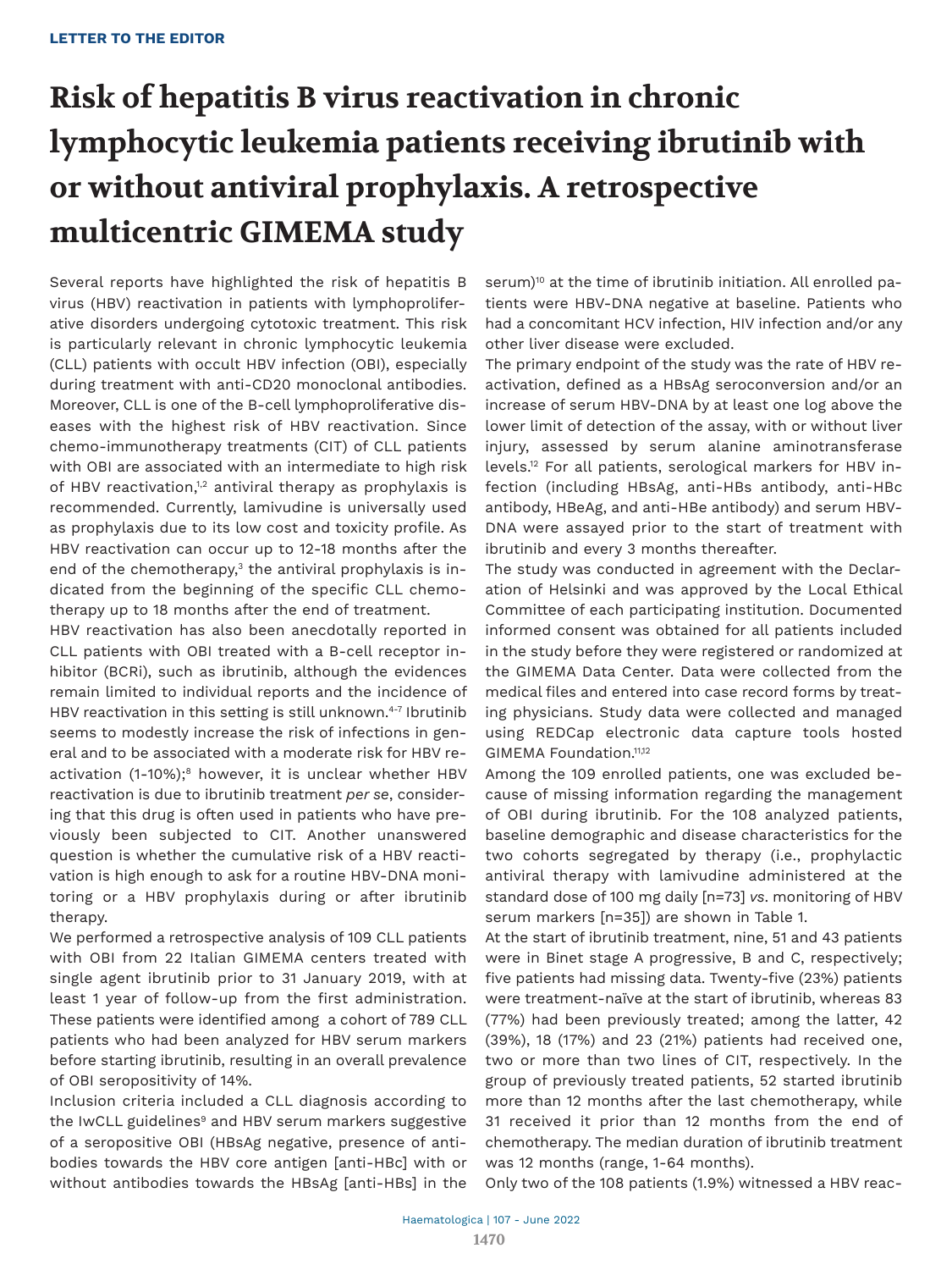## **LETTER TO THE EDITOR**

**Table 1.** Patients' characteristics and results.

|                                                     | <b>22 Italian GIMEMA centers</b>                     |                                                              |                                                | <b>Prophylactic antiviral therapy with</b><br>lamivudine and HBV-DNA monitoring |                                               |            |
|-----------------------------------------------------|------------------------------------------------------|--------------------------------------------------------------|------------------------------------------------|---------------------------------------------------------------------------------|-----------------------------------------------|------------|
| <b>Characteristics</b>                              | Overall, 108 patients                                |                                                              |                                                | $No = 35$                                                                       | $Yes = 73$                                    | $P$ -value |
|                                                     | Sex: M/F, n                                          |                                                              | 73/35                                          | 23/12                                                                           | 50/23                                         | 0.83       |
|                                                     | Median age (range)                                   |                                                              | 64 (39-83)                                     | 63 (48-81)                                                                      | 65 (39-83)                                    | 0.41       |
|                                                     | Binet stage,<br>$n$ (%)<br>103/108                   | A<br>B<br>$\overline{C}$                                     | 9(9)<br>51(49)<br>43 (42)                      | 1(3)<br>21(60)<br>13(37)                                                        | 8(12)<br>30(44)<br>30(44)                     | 0.20       |
|                                                     | IGHV,<br>$n$ (%)<br>81/108                           | Unmutated<br>Mutated                                         | 57 (70)<br>24 (30)                             | 22(81)<br>5(19)                                                                 | 35(65)<br>19 (35)                             | 0.20       |
|                                                     | FISH,<br>$n$ (%)<br>103/108                          | Normal karyotype<br>Del 13q<br>Tris 12<br>Del 11q<br>Del 17p | 31(30)<br>19(18)<br>12(12)<br>13(13)<br>28(27) | 11(31)<br>7(20)<br>3(9)<br>4(11)<br>10(29)                                      | 20(29)<br>12(18)<br>9(13)<br>9(13)<br>18 (26) | 0.97       |
| Time to ibrutinib,<br>n (%) 108/108                 | Ibrutinib 1 <sup>st</sup> line                       |                                                              | 25(23)                                         | 8(23)                                                                           | 17(23)                                        | 0.50       |
|                                                     | After less than 12 months from the last<br>treatment |                                                              | 31(29)                                         | 13(37)                                                                          | 18 (25)                                       |            |
|                                                     | After more than 12 months from the last<br>treatment |                                                              | 52 (48)                                        | 14(40)                                                                          | 38 (52)                                       |            |
| <b>Overall reactivation</b><br>by therapy, n (%)    | Overall reactivation                                 |                                                              | 2(1.9)                                         | 1(2.9)                                                                          | 1(1.4)                                        | 0.55       |
| <b>Details for patients</b><br>with reactivation, n | Ibrutinib 1 <sup>st</sup> line                       |                                                              | $\pmb{0}$                                      | $\pmb{0}$                                                                       | $\pmb{0}$                                     |            |
|                                                     | Ibrutinib 2 <sup>nd</sup> or subsequent lines*       |                                                              | $\overline{c}$                                 | $\mathbf{1}$                                                                    | $\mathbf{1}$                                  |            |

\*After more than 12 months from the last treatment. HBV: hepatitis B virus; M: male; F: female; IGHV: immunoglobulin heavy chain variable region; FISH: fluorescence *in situ* hybridization.

tivation, one occurring in the HBV prophylaxis group (1/73, 1.4%) and another in the HBV monitoring group (1/35, 2.9%) (*P*=0.55); the two patients had been previously treated with CIT (2/83, 2.4%). Both reactivations were detected during the first 6 months of ibrutinib treatment. The patient who experienced a reactivation in the prophylactic lamivudine group was a 69-year-old male who started treatment with ibrutinib and lamivudine 15 months after receiving front-line treatment with rituximab and second-line treatment with fludarabine-rituximab. The serological status at the start of ibrutinib was as follows: HBcAb, HBsAb and HBeAb positive, HBsAg and HBeAg negative, and HBV-DNA undetectable. After 1 month of ibrutinib treatment, the patient showed a detectable HBV-DNA (76 UI/mL), whereas the other serum HBV markers were unchanged and serum transaminase levels remained within the normal range. During the following months, the patient was carefully monitored and

all liver function parameters remained normal. Antiviral therapy with entecavir at the dose of 0.5 mg/daily was started after 7 months of ibrutinib treatment when the HBV-DNA raised to 350 UI/mL, and ibrutinib was reduced to 280 mg/daily because of severe diarrhea. HBV-DNA became undetectable after 3 months from the beginning of entecavir. Ibrutinib treatment was stopped after 1 year because of atrial fibrillation. Two months later, the patient started treatment with venetoclax that is still ongoing together with entecavir administration.

The patient who experienced a reactivation in the HBV-DNA monitoring group was a 59-year-old male who started treatment with ibrutinib 12 months after receiving the last CIT with fludarabine, cyclophosphamide and rituximab. At baseline, he was HBcAb positive, HBsAb, HBeAb and HBsAg negative, and HBV-DNA was undetectable. After 3 months of ibrutinib treatment, he developed a detectable HBV-DNA at 741 UI/mL and HBeAb became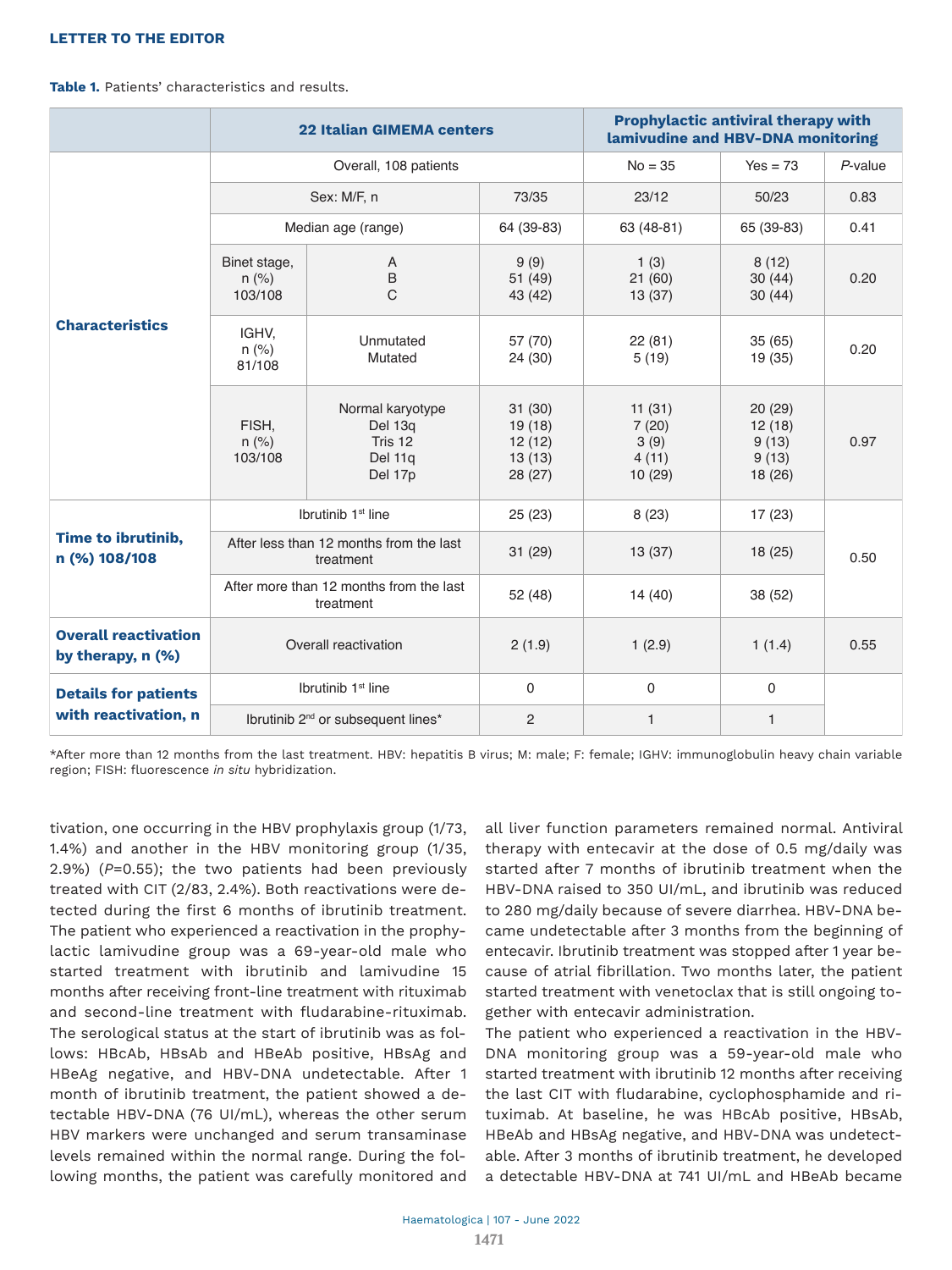positive; the other serological HBV markers remained unchanged and all liver function tests, including serum transaminases, remained normal. Entecavir therapy was administered at the dose of 0.5 mg daily without ibrutinib modifications. During the follow-up, HBV-DNA became undetectable after one month of therapy, whereas HBeAb became negative 1 month later. The patient continued ibrutinib and entecavir treatment until now.

The data presented in this study demonstrate a high prevalence of seropositive OBI (14%) in Italian CLL patients treated with ibrutinib, further emphasizing that the management of these patients represents a relevant clinical problem. The higher prevalence of OBI in CLL patients treated with Ibrutinib that we found, when compared with previuos data, which reported it between 8% and 10%,13,14 is possibly explained with closer monitoring of the HBV status before initiating Ibrutinib.

The current guidelines of the European Conference on Infection in Leukemia (ECIL-5) and the American Gastroenterology Association (AGA) on the prevention of HBV reactivation provide no recommendations with regard to the management and the need for antiviral prophylaxis of patients with seropositive occult HBV infection treated with a BCRi.<sup>15,2</sup> A recent recommendation has been issued by acknowledging the intermediate risk of HBV reactivation and advising prophylaxis with lamivudine in HBsAgnegative, anti-HBc-positive patients starting ibrutinib treatment. However, given that ibrutinib may be administered continuously for years, the toxicity associated with prolonged antiviral prophylaxis and drug-resistance may be significant.<sup>8</sup>

Previous studies on much smaller series of patients reported a variable incidence of reactivation ranging from 0% to 13%.<sup>4,6,7</sup> In our cohort, with a median duration of ibrutinib treatment of 12 months, only two of the 108 patients developed a HBV reactivation with a cumulative incidence of 1.9%. Both patients had been previously treated with CIT, indicating that the rare cases of HBV reactivation are not necessarily related to the immunomodulatory effect of ibrutinib, but more likely to the persistent immunosuppressive effects of the previous CIT. One of the two patients was in the prophylactic lamivudine group, suggesting that lamivudine prophylaxis may reduce but does not eliminate the risk of reactivation. Considering that the risk of reactivation in HBV monitored patients is very low, the option of monitoring at 3 monthintervals the trend of HBV serum markers with the possibility to start treatment with entecavir in case of a HBV reactivation seems the most reasonable and cost-effective option, also in terms of decreased risk of adverse events from long-term treatment with entecavir.

In conclusion, we confirm that HBV reactivation may rarely occur during ibrutinib treatment in OBI/CLL patients, mainly if not only in patients previously treated with CIT.

Based on the easy management with entecavir in case of HBV reactivation, we recommend, for CLL patients with OBI during ibrutinib treatment, 3-months interval monitoring of HBV serum markers rather than HBV prophylaxis.

# **Authors**

Idanna Innocenti,<sup>\*</sup> Gianluigi Reda,<sup>2\*</sup> Andrea Visentin,<sup>3</sup> Marta Coscia,<sup>4</sup> Marina Motta,<sup>5</sup> Roberta Murru,<sup>6</sup> Riccardo Moia,<sup>7</sup> Massimo Gentile,<sup>8</sup> Elsa Pennese,<sup>9</sup> Francesca Maria Quaglia,<sup>10</sup> Francesco Albano,<sup>11</sup> Ramona Cassin,<sup>2</sup> Marina Deodato,<sup>12</sup> Claudia Ielo,<sup>13</sup> Anna Maria Frustaci,<sup>12</sup> Alfonso Piciocchi,<sup>14</sup> Arianna Rughini,<sup>14</sup> Valentina Arena,<sup>14</sup> Daniela Di Sevo,<sup>14</sup> Annamaria Tomasso,<sup>15</sup> Francesco Autore,<sup>1</sup> Giovanni Del Poeta,<sup>16</sup> Lydia Scarfò,<sup>17</sup> Francesca Romana Mauro,<sup>13</sup> Alessandra Tedeschi,<sup>12</sup> Livio Trentin,<sup>3</sup> Maurizio Pompili,<sup>18</sup> Robin Foà,<sup>13</sup> Paolo Ghia,<sup>17</sup> Antonio Cuneo<sup>19</sup> and Luca Laurenti<sup>1,15</sup>

1 Sezione di Ematologia, Dipartimento di Diagnostica per Immagini, Radioterapia Oncologica ed Ematologia, Fondazione Policlinico Universitario A. Gemelli IRCCS, Roma; 2U.O.C. Ematologia, Fondazione IRCCS Ca' Granda Ospedale Maggiore Policlinico, Milano; 3Department of Medicine, Hematology and Clinical Immunology Branch, University of Padova, Padova; 4Division of Hematology, A.O.U. Città della Salute e della Scienza di Torino, Torino; <sup>5</sup>SC Ematologia, ASST Spedali Civili, Brescia; 6Hematology and Stem Cell Transplantation Unit, Ospedale A. Businco, ARNAS "G.Brotzu", Cagliari; 7 Division of Hematology, Department of Translational Medicine, University of Eastern Piedmont, Novara; 8UOC Ematologia AO di Cosenza, Presidio Ospedaliero Annunziata, Cosenza; 9U.O.S.D. Centro Diagnosi e Terapia dei Linfomi, Dipartimento Oncologico-Ematologico, Presidio Ospedaliero "Spirito Santo", Pescara; 10Department of Medicine, Section of Hematology, University of Verona, Verona; <sup>11</sup>Department of Emergency and Organ Transplantation (D.E.T.O.), Hematology Section, University of Bari "Aldo Moro", Bari; 12ASST Grande Ospedale Metropolitano Niguarda Hospital, Milano; <sup>13</sup>Hematology, Department of Translational and Precision Medicine, Sapienza University, Policlinico Umberto I, Roma; 14GIMEMA Foundation, Roma; 15Sezione di Ematologia, Dipartimento di Scienze Radiologiche ed Ematologiche, Università Cattolica del Sacro Cuore, Roma; 16UOC Unit of Hematology and Stem Cell Transplantation, AOU Policlinico Tor Vergata Roma, Roma; <sup>17</sup>Strategic Research Program on CLL, Università Vita Salute and IRCSS Ospedale San Raffaele, Milano; 18Dipartimento di Medicina Interna e Gastroenterologia, Fondazione Policlinico Universitario A. Gemelli IRCCS, Università Cattolica del Sacro Cuore, Roma and 19Hematology Section, Department of Medical Sciences, University of Ferrara, Ferrara, Italy.

*\*II and GR contributed equally as co-first authors*

#### Correspondence:

Luca Laurenti - luca.laurenti@unicatt.it https://doi.org/10.3324/haematol.2021.280325